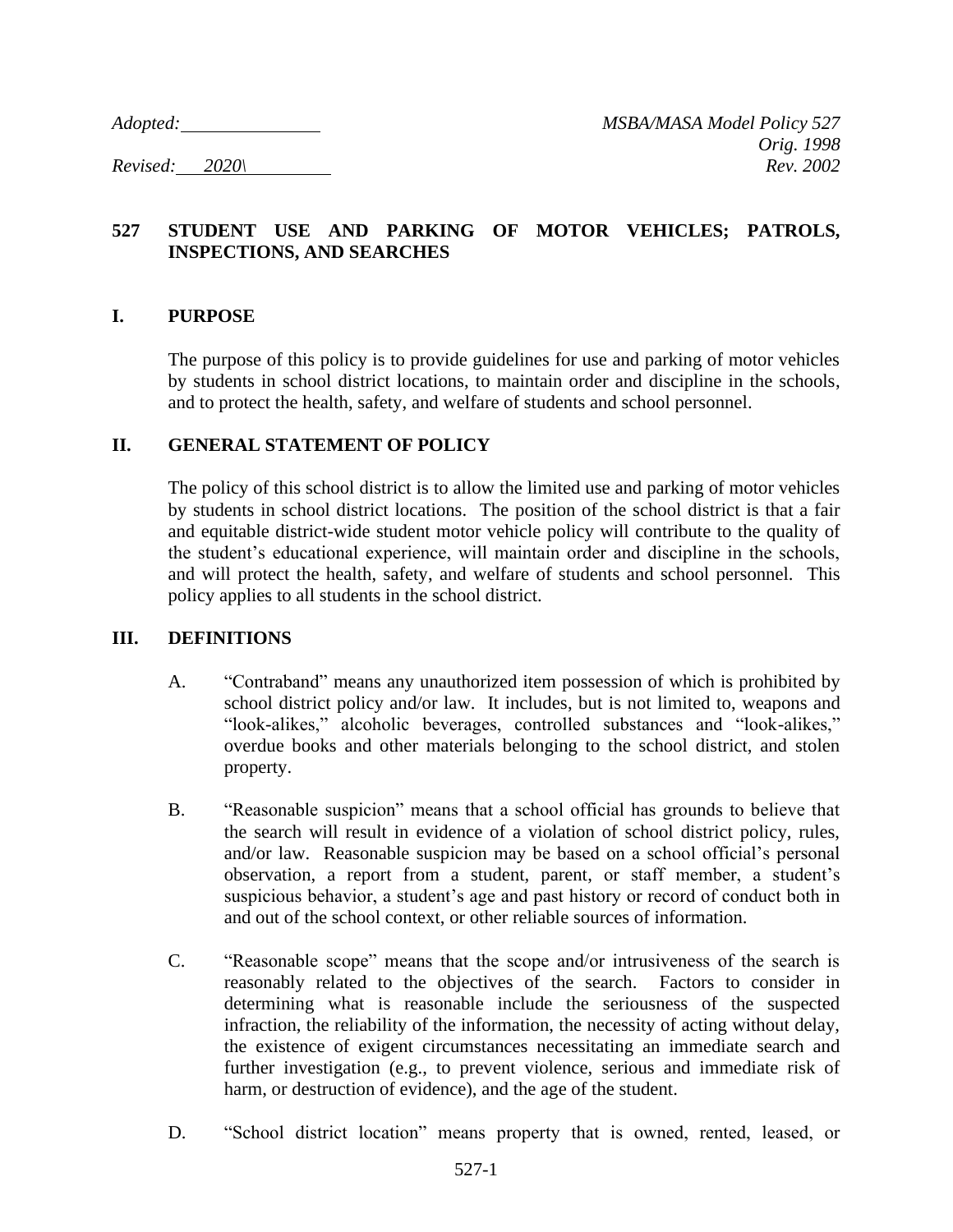borrowed by the school district for school purposes, as well as property immediately adjacent to such property that may be used for parking or gaining access to such property. A school district location also shall include off school property at any school-sponsored or school-approved activity, event, or function, such as a field trip or athletic event, where students are under the jurisdiction of the school district.

# **IV. STUDENT USE OF MOTOR VEHICLES IN SCHOOL DISTRICT LOCATIONS**

Students generally are not permitted to use motor vehicles during the school day in any school district location. Students may use motor vehicles on the high school campus[es] during the school day only if there is an emergency and permission has been granted to the student by the **Principal** to use a motor vehicle. Students are permitted to use motor vehicles in school district locations outside of the school day only on the high school campus[es].

*[Note: This portion of the policy may need to be modified depending upon the designation of the high school campus as open or closed. For example, the school district may choose to adopt language for an open campus in the second sentence such as "Students may use motor vehicles on the high school campus[es] during the school day only during the student's designated lunch period or if there is an emergency and permission has been granted to the student by the Principal to use a motor vehicle during the school day."]*

# **V. STUDENT PARKING OF MOTOR VEHICLES IN SCHOOL DISTRICT LOCATIONS**

- A. Students are permitted to park in a school district location as a matter of privilege, not of right. Students driving a motor vehicle to a high school campus may park the motor vehicle in the parking lot designated for student parking only. Students will not park vehicles in driveways, on private property, or in [*other designated areas, e.g., parking lots designated for use only by staff or by the general public*].
- B. When there are unauthorized vehicles parked on school district property, school officials may:
	- 1. move the vehicle or require the driver or other person in charge of the vehicle to move it off school district property; or
	- 2. if unattended, provide for the removal of the vehicle, at the expense of the owner or operator, to the nearest convenient garage or other place of safety off of school district property.

# **VI. PATROLS, INSPECTIONS, AND SEARCHES**

School officials may conduct routine patrols of school district locations and routine inspections of the exteriors of the motor vehicles of students. In addition, the interiors of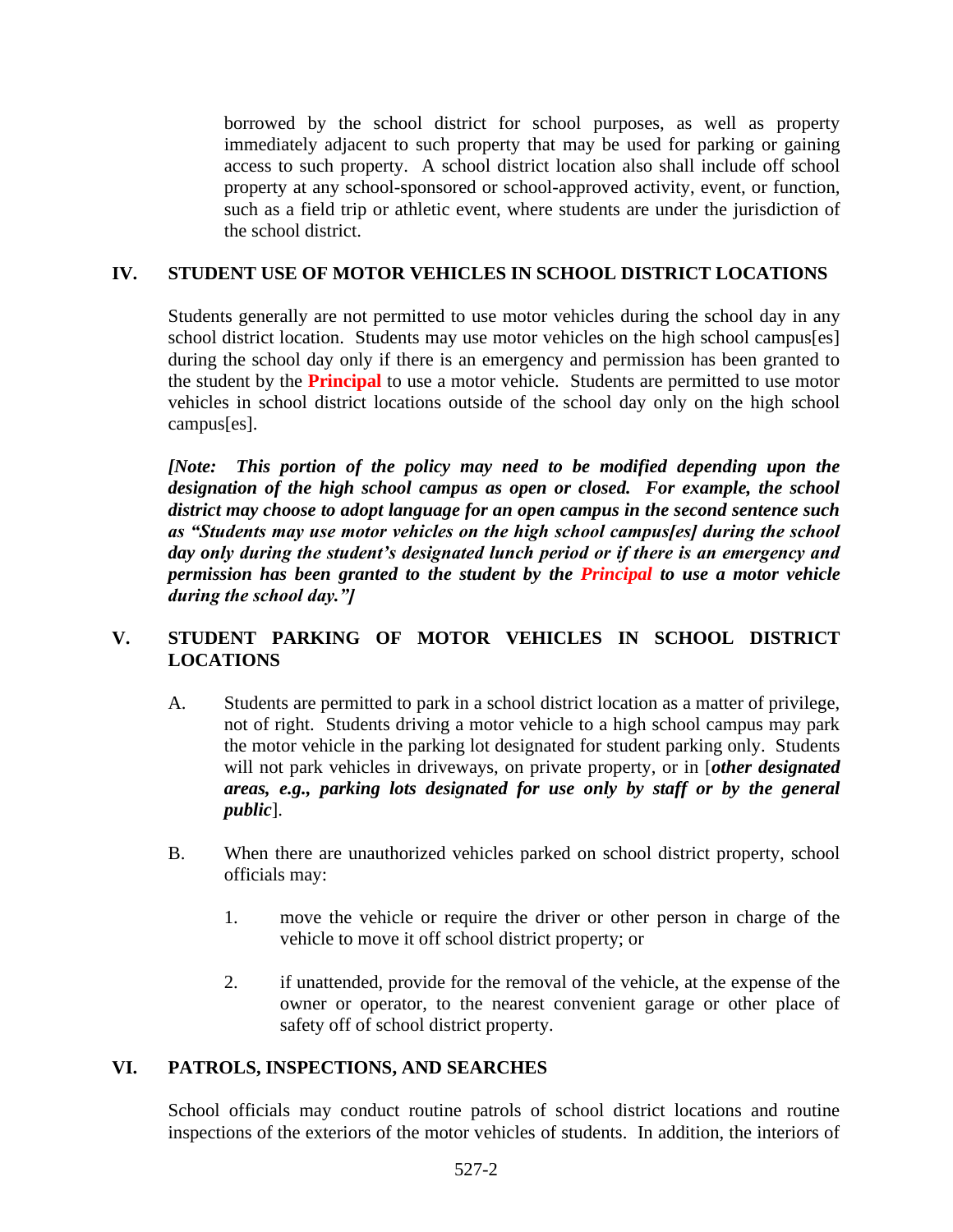motor vehicles of students in school district locations may be searched when school officials have a reasonable suspicion that the search will uncover a violation of law and/or school policy or rule.

### A. Patrols and Inspections

School officials may conduct routine patrols of student parking lots and other school district locations and routine inspections of the exteriors of the motor vehicles of students. Such patrols and inspections may be conducted without notice, without student consent, and without a search warrant.

### B. Search of Interior of Student Motor Vehicle

The interiors of motor vehicles of students in school district locations, including glove or trunk compartments, may be searched when school officials have a reasonable suspicion that the search will uncover a violation of law and/or school policy or rule. The search will be reasonable in its scope and intrusiveness. Such searches may be conducted without notice, without consent, and without a search warrant. A student will be subject to withdrawal of parking privileges and to discipline if the student refuses to open a locked motor vehicle under the student's control or its compartments upon the request of a school official.

### C. Prohibition of Contraband and Interference with Patrols, Inspections, Searches, and/or Seizures

A violation of this policy occurs when students store or carry contraband in motor vehicles in a school district location or interfere with patrols, inspections, searches, and/or seizures as provided by this policy.

#### D. Seizure of Contraband

If a search yields contraband, school officials will seize the item and may turn it over to legal officials for ultimate disposition when appropriate.

# E. Dissemination of Policy

A copy of this policy will be printed in the student handbook or disseminated in any other way which school officials deem appropriate.

# **VII. DIRECTIVES AND GUIDELINES**

The superintendent is granted authority to develop and present for school board review and approval reasonable directives and guidelines which address specific needs of the school district related to student use and parking of motor vehicles in school district locations, such as a permit system and parking regulations. Approved directives and guidelines shall be attached as an addendum to this policy.

# *[Note: Some school districts may choose to allow students to park their cars in school*